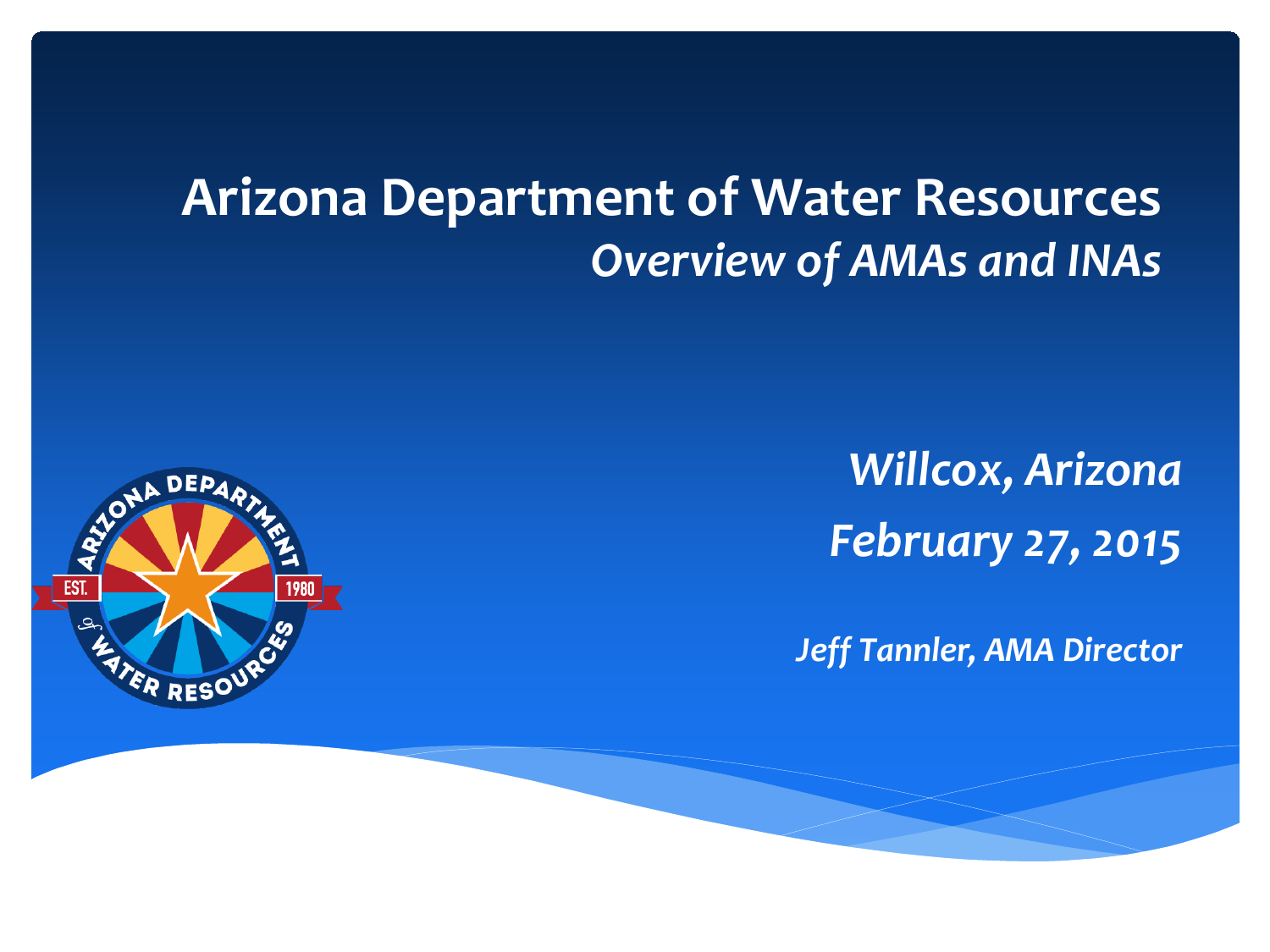### **Groundwater Management**

#### **Active Management Areas (AMAs)**

- *Phoenix*
- *Pinal*
- *Prescott*
- *Tucson*
- *Santa Cruz*

#### **Irrigation Non-Expansion Areas (INAs)**

- *Harquahala*
- *Douglas*
- *Joseph City*



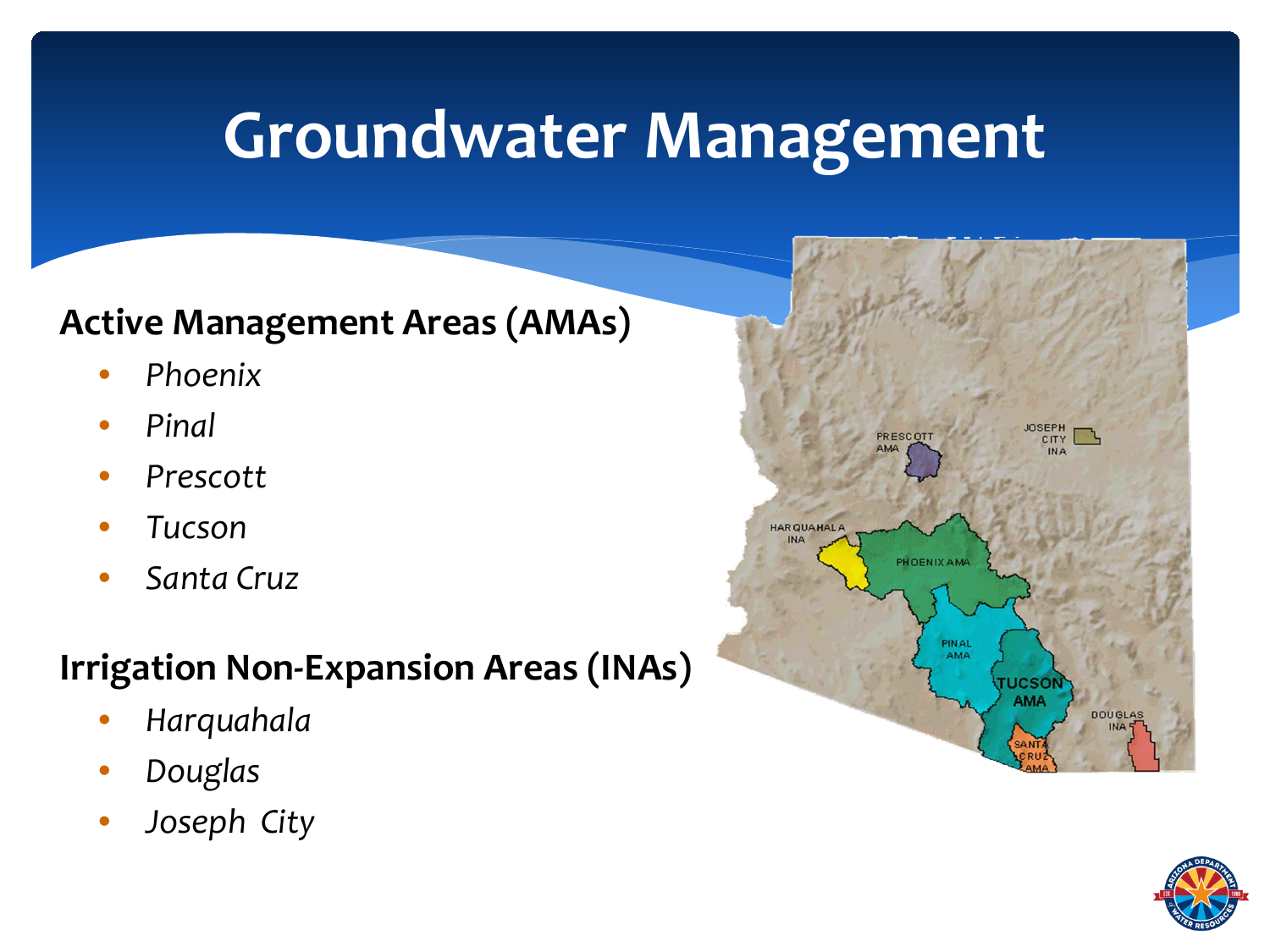### **Active Management Areas**

### **Five Active Management Areas**

- *Phoenix, Pinal, Prescott, Tucson and Santa Cruz*
- Highest degree of regulation in State
- Management Goals & Planning Mandatory conservation requirements for most users (municipal, agricultural and industrial)
- Need withdrawal authority to pump >35 gallons per minute
- Measuring and reporting requirements
- Groundwater Withdrawal Fees
- New **Non-Exempt** wells may require hydrologic impact analysis

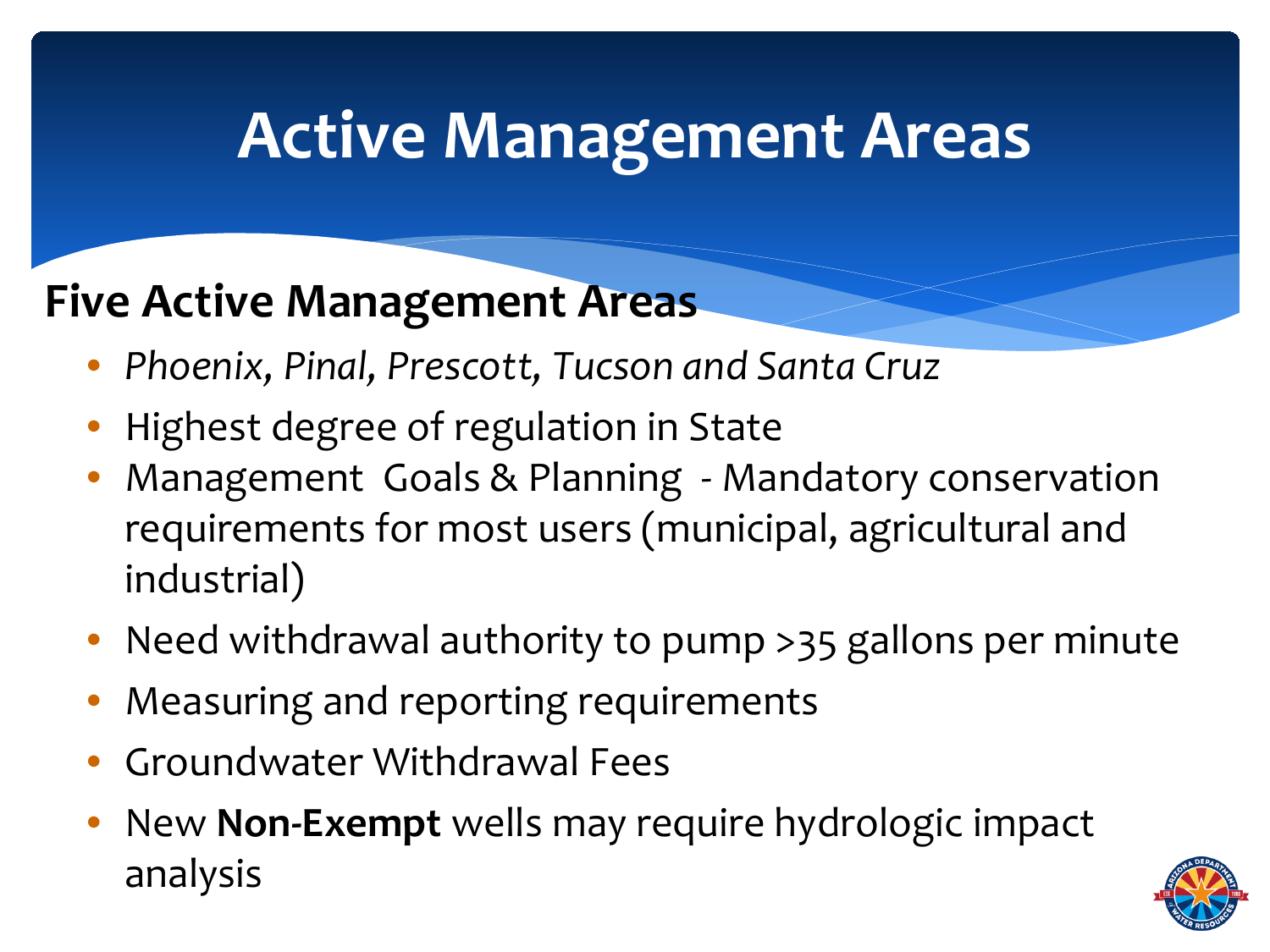## **Active Management Area Goals**

#### *Phoenix AMA:*

• *To achieve safe-yield by the year 2025*

#### *Pinal AMA:*

• *To preserve agricultural economy for as long as feasible, while considering the need to preserve groundwater for future non-irrigation uses*

#### *Prescott AMA:*

• *To achieve safe-yield by the year 2025*

#### *Tucson AMA:*

• *To achieve safe-yield by the year 2025*

#### *Santa Cruz AMA:*

• *To maintain a safe-yield condition in the AMA and to prevent local water tables from experiencing long term declines*

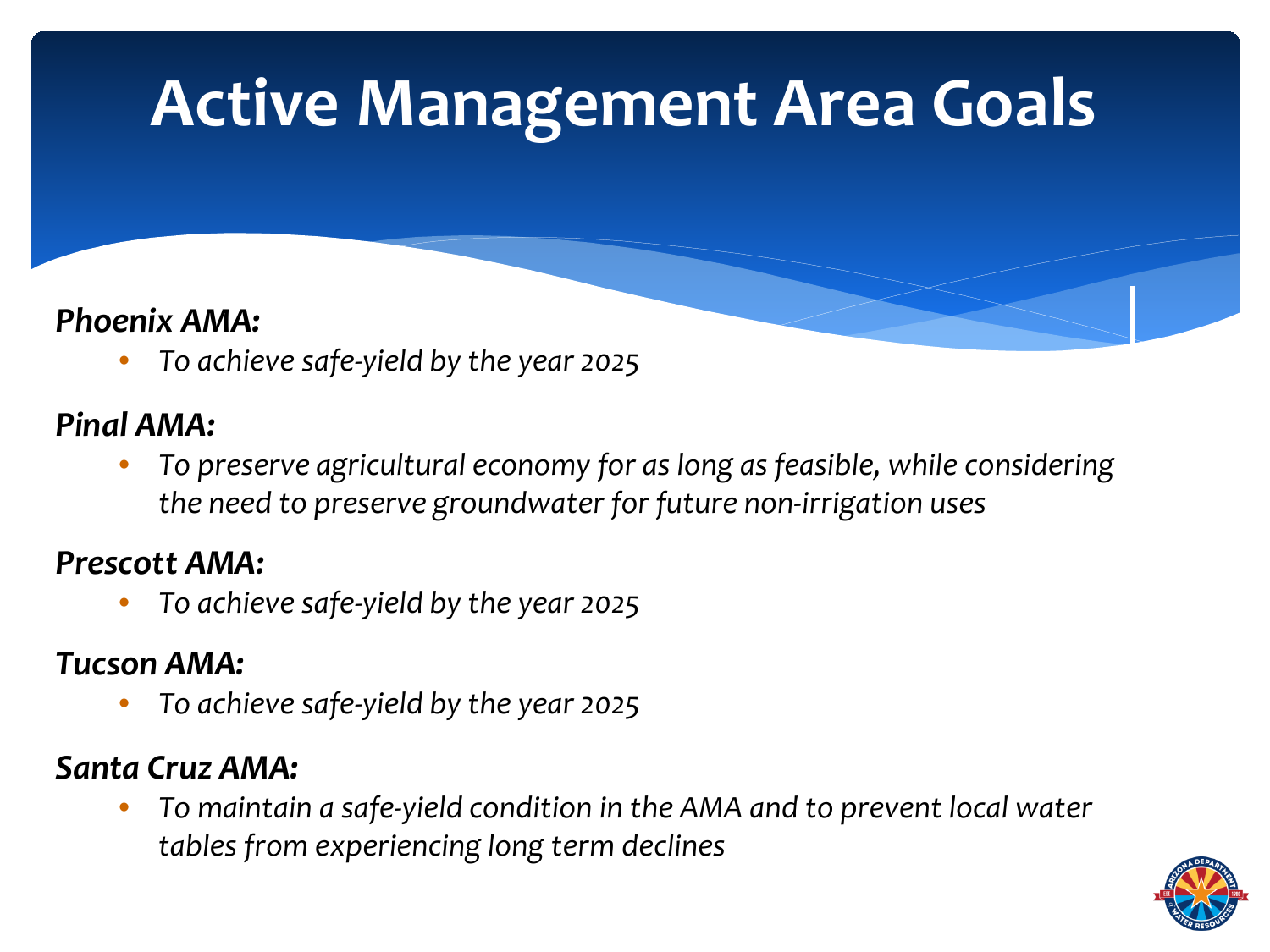## **Grandfathered Groundwater Rights**

*Based on historic pumping (1975-1979)*

- **Irrigation grandfathered rights**
- **Type 1 non-irrigation grandfathered rights**
	- **Converted from an Irrigation GFR**
- **Type 2 non-irrigation grandfathered rights**
	- Based on historic pumping for a non-irrigation purpose
	- Portable within AMA of Origin

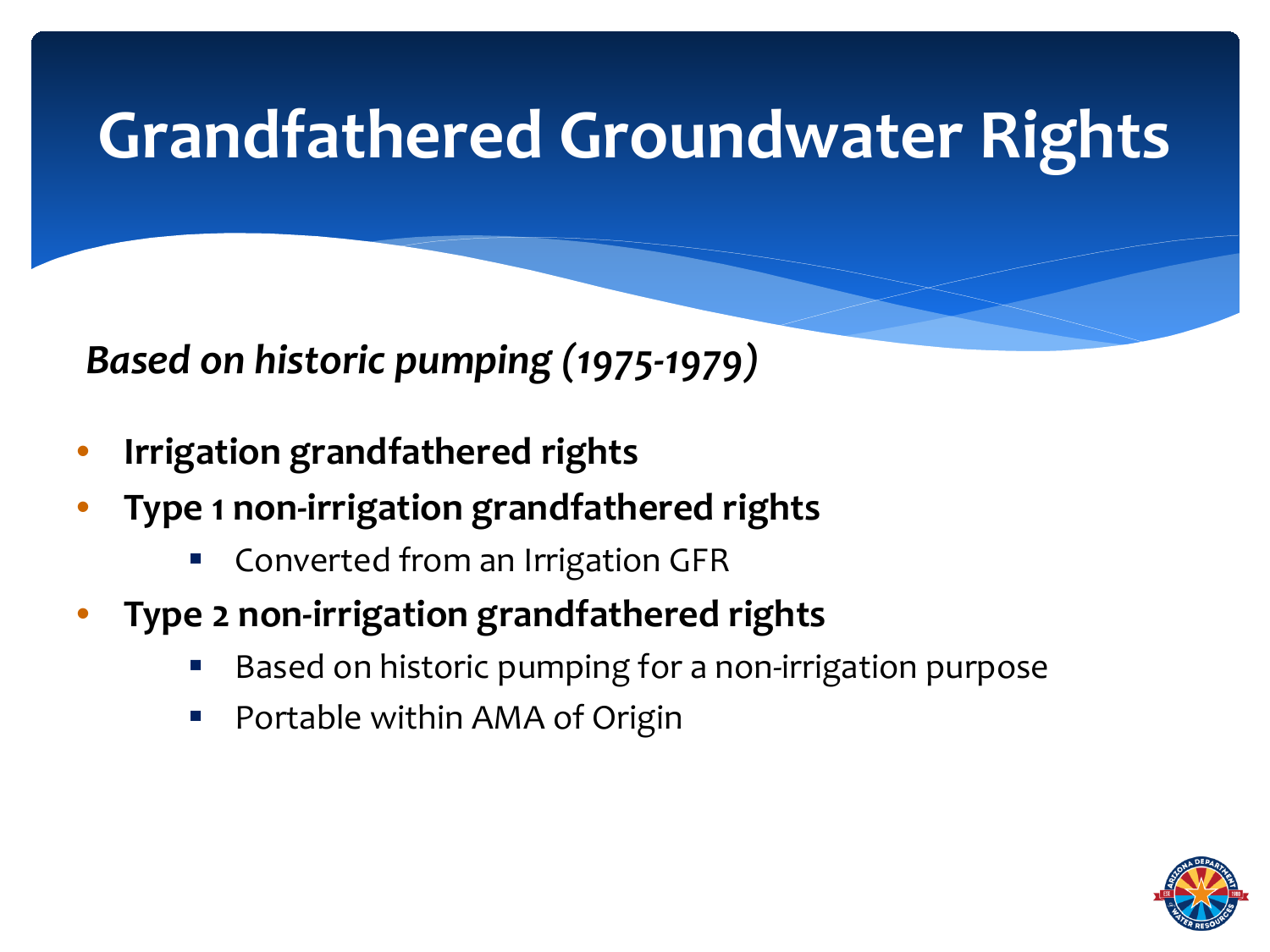# **Other Withdrawal Authorities**

- **Service Area Right**
	- City / Town / Private Water Company / Irrigation District
	- Pumping and Delivery to Non-Irrigation Customers
- **Groundwater Withdrawal Permit**
	- Dewatering/Drainage, Mineral Extraction, Poor Quality Groundwater Withdrawal, Hydrologic Testing

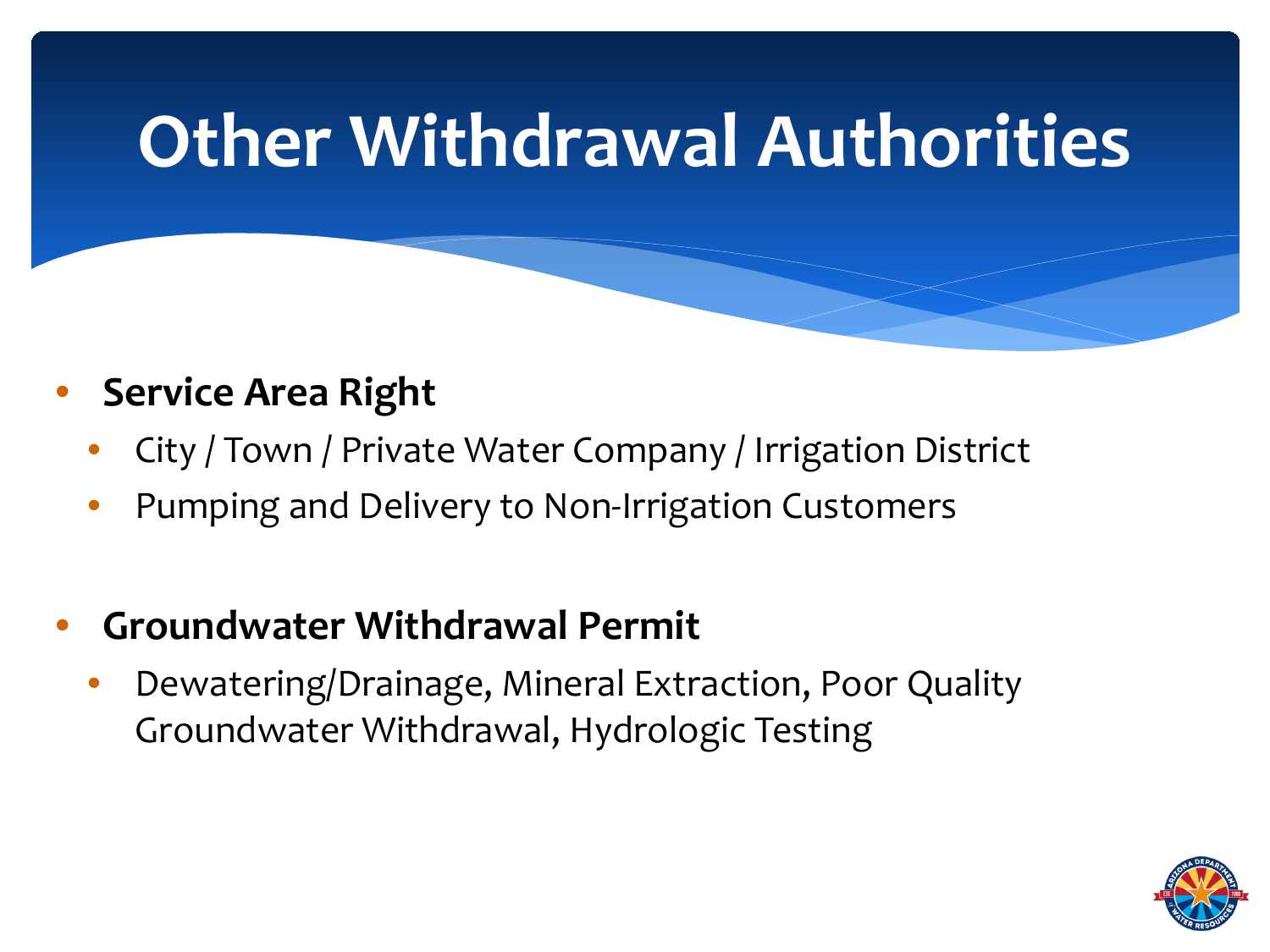# **Management Plans**

- *Each AMA subject to series of five plans up to year 2025*
- *Conservation requirements for Agricultural, Municipal, Industrial Sectors*
	- *Ag – base program, BMP program*
	- *Muni – GPCD program, Non Per Capita program*
	- *Industrial – requirements for each type of use*
- *Management plans are a tool toward achieving AMA Management Goal*

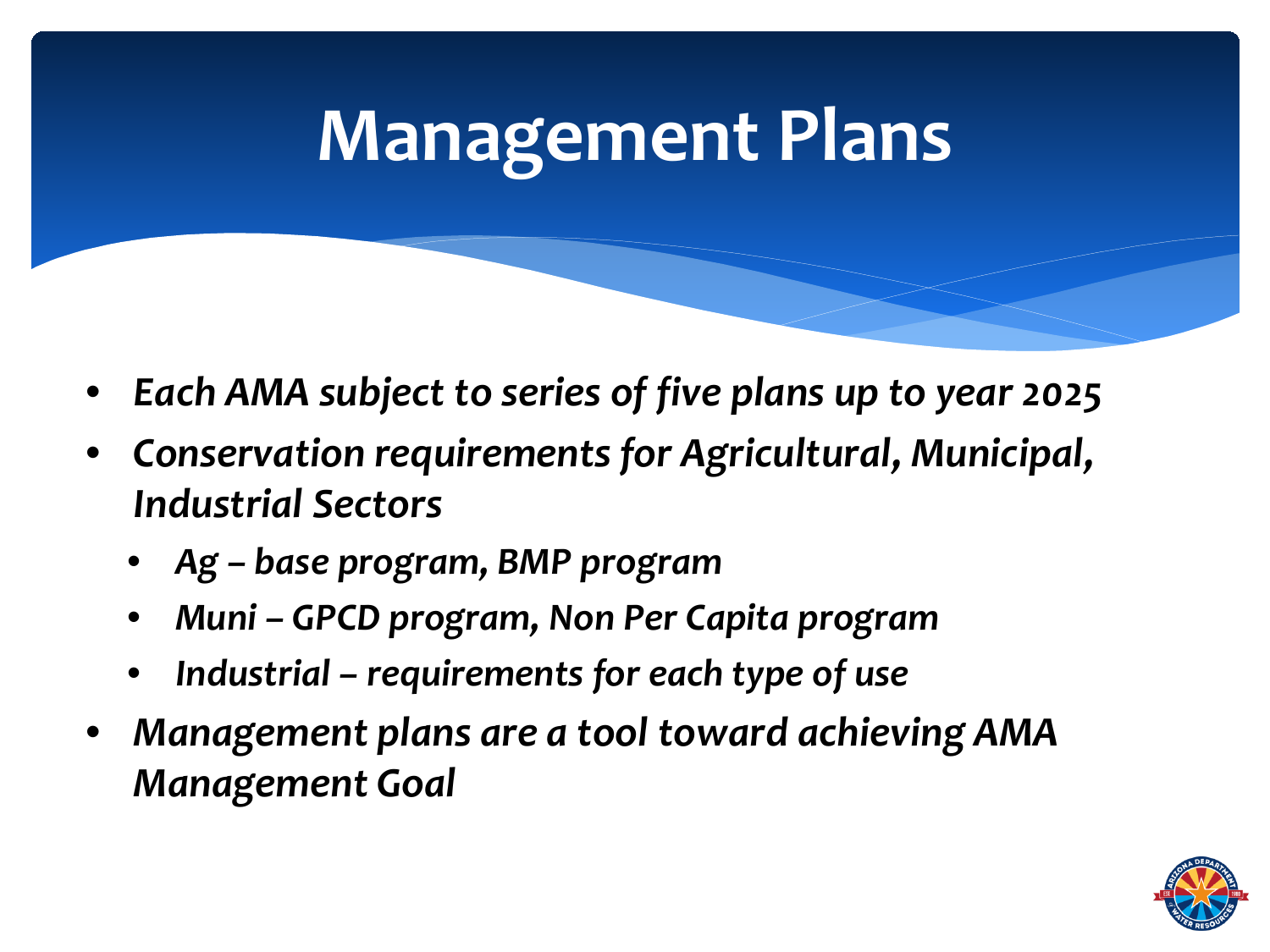# **Mandatory Regulations – Subsequent AMA**

- **Groundwater Right or Permit Required to Withdraw Groundwater from a Non-Exempt Well**
- **Restrictions on Exempt Wells**
- **Well Spacing Requirements** (*non-exempt wells*)
- **Metering Requirements** (*non-exempt wells*)
- **Annual Reporting Requirements** (*non-exempt wells*)
- **Assured Water Supply Requirements for new subdivisions**
- **Restrictions on Filling and Refilling Bodies of Water**
- **Groundwater Transportation Laws**
- **Management Plans / Conservation Requirements**
- **Irrigation of New Agricultural Lands Prohibited**